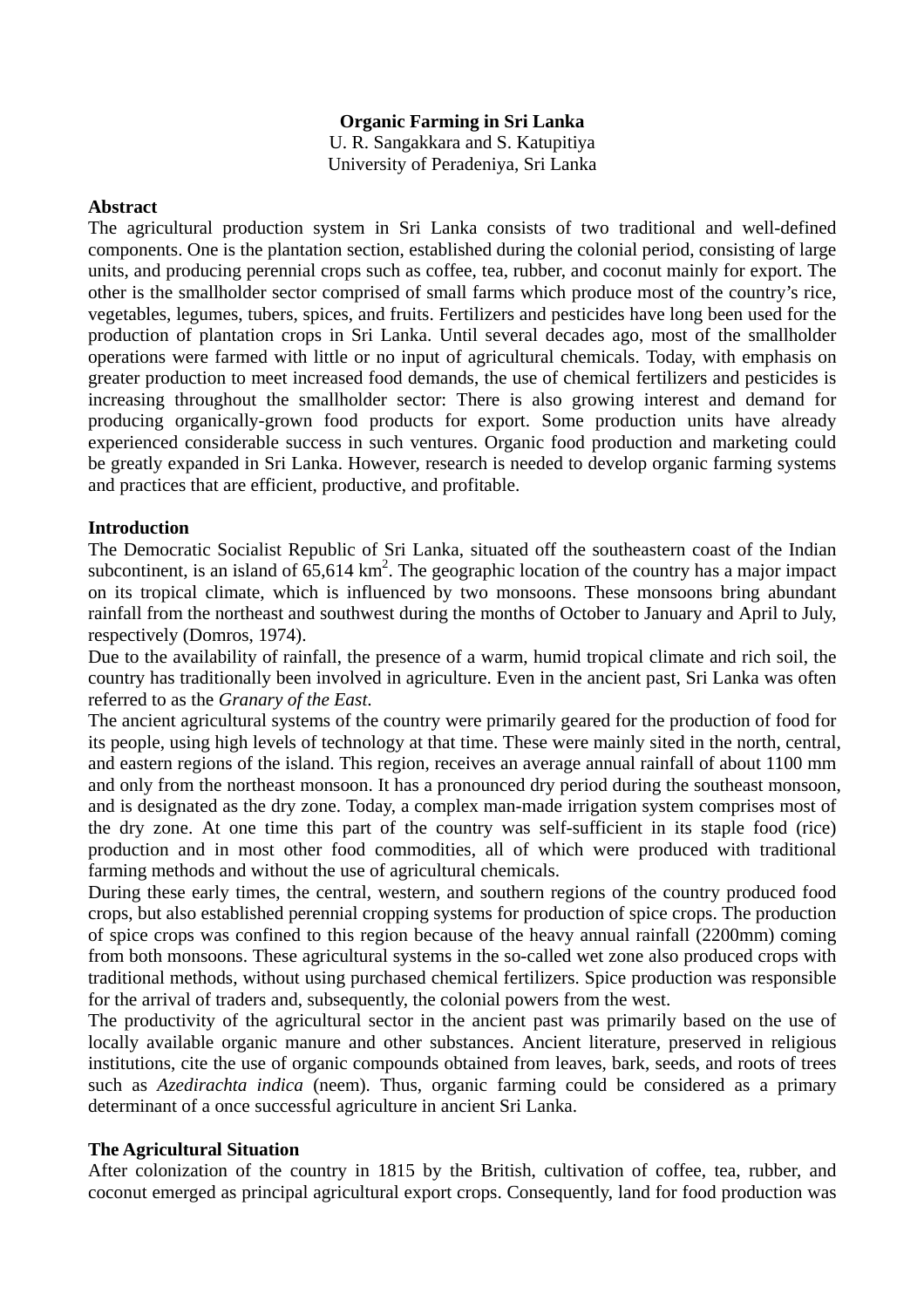lost to these perennial plantation crops. This occurred primarily in the wet zone, because of the availability of suitable land and climate for the perennial crops. Thus, the agricultural sector was divided into two principal components namely, the plantation sector consisting mainly of well-managed, large units of perennial crops, and the peasant food crop sector. The latter generally consists of smallholdings throughout the country, although at one time they were more predominant in the drier regions of Sri Lanka.

## **The Plantation Sector**

The plantation sector established during the colonial period was well-managed for optimal production of export commodities. Since products were exported from the site of production, the nutrients and resources were thus removed from the ecosystem (Cox and Atkins, 1979). These systems became import-dependent and their productivity was based on the application of inorganic fertilizers and other chemicals to maintain soil productivity. A high input of chemicals became a principal requirement of these units, a practice that has been maintained to the present time.

Most of the units producing these perennial plantation crops also use chemical fertilizers to maintain a high level of productivity, which accounts for their success. Hence, the principal agricultural commodities for export and local consumption are generally produced by the use of agricultural chemicals. Currently, because of the demands for increased production of these commodities, increased competition from other countries, and declining commodity prices, the input of agricultural chemicals in the plantation sector is increasing.

The exception to such increased use of agricultural chemicals in this sector is the traditional smallholder spice gardens in the mid-country of Sri Lanka. The intensive cropping of perennial spices in a randomly mixed way has enabled these farmers to establish productive and stable agricultural production systems with minimal input of fertilizers and pesticides. Studies by Jacobs and Alles (1986) and Sangakhara (1989) have described many beneficial characteristics of these ecosystems, including the low input of inorganic chemicals. Thus, in the plantation sector these units can be considered as the principal enterprises that tend toward organic farming. However, with increased demand for spices these units are now beginning to use chemical fertilizers, although pesticide use is generally uncommon.

#### **The Smallholder Sector**

The food producing sector of Sri Lanka is characterized by smallholder units, scattered throughout the country. These units produce rice, vegetables, legumes, tubers, spices, and fruits. Due to our increasing population, increased cost of imported food, and diminishing resources for food production, especially land, greater production is the goal of the smallholder sector. The export of produce from these agricultural ecosystems makes them deficient in resources, especially plant nutrients needed to maintain their ecological stability, productivity, and sustainability. Most annual food production units grow two crops per year in seasons determined by the monsoons. These are dependent on chemical fertilizers to replenish plant nutrients that are lost through marketing and export.

The rice producing sector of Sri Lanka is greatly dependent on chemical fertilizers, especially nitrogen and potassium. Most farmers use nitrogen because of proven visible benefits of this nutrient. Increased use of chemical fertilizers and pesticides is also based on the use of improved high yielding varieties that are responsive to these inputs. The government extension programs promote the use of chemical fertilizers to increase yields and to achieve self-sufficiency. Hence, chemical inputs are a vital component of the rice-producing sector of Sri Lanka.

Agricultural chemicals are also an important production input for food crop units in the highlands of Sri Lanka. Again, this is attributed to the demand for greater quantities of food for an expanding population, rather than improved product quality. For example, the vegetable sector of the highlands uses very high inputs of chemical fertilizers and pesticides. Farmers of the drier regions also apply fertilizers, especially nitrogen, to obtain higher yields. This practice has become more and more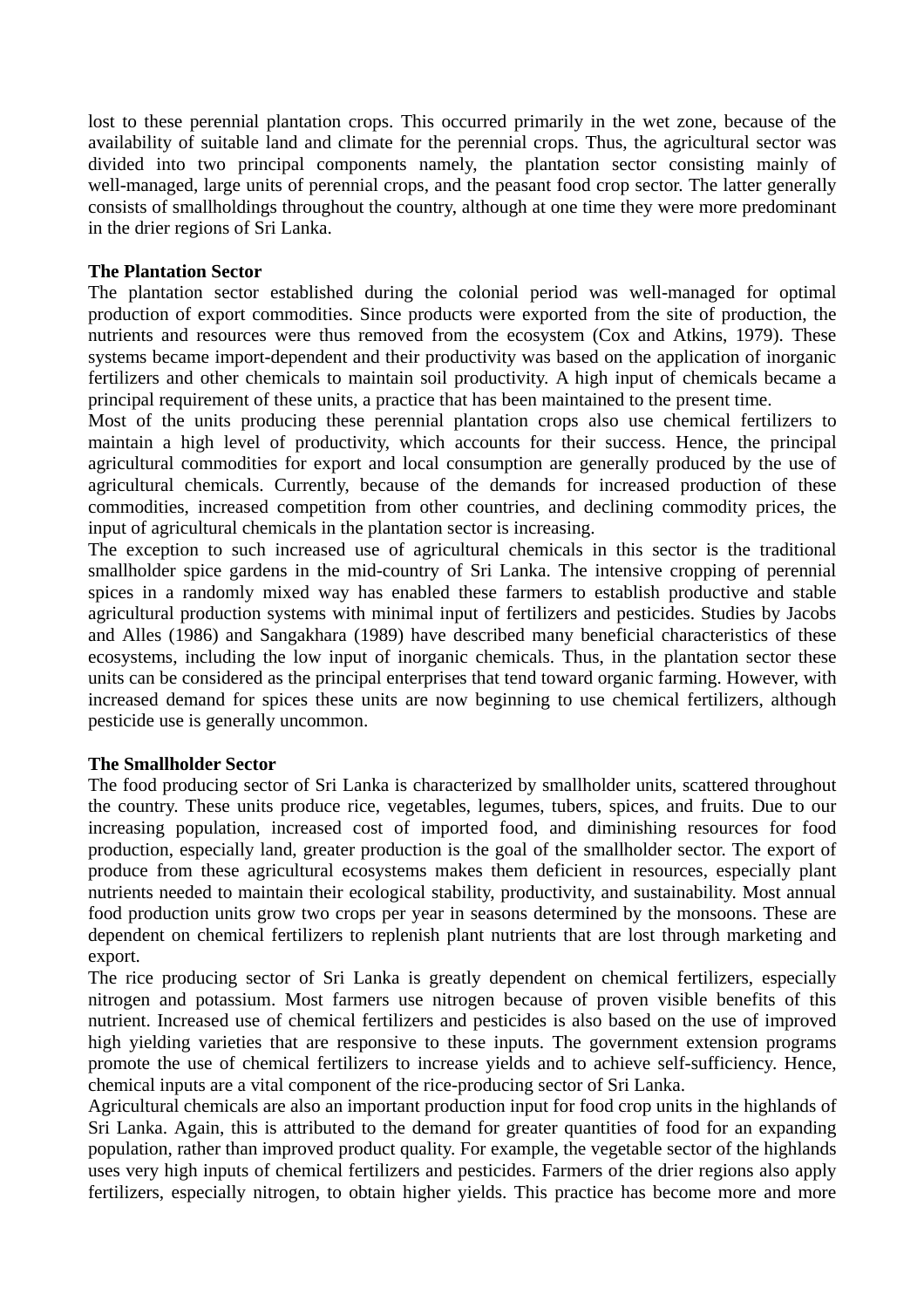common due to increased demand for food and the urgency to produce higher yields and to achieve economic viability.

The development of intensive production systems using agricultural chemicals is promoted by extension programs which demonstrate the benefits of chemical usage to farmers. The fertilizer and agrichemical companies also encourage the use of their products through impressive advertising and promotional campaigns that attract farmer participation. They also fund research programs that encourage greater use of their products. Moreover, international funding agencies tend to support research projects that use agrichemicals. Thus, chemical-based agriculture is rapidly becoming commonplace in the food producing sector of Sri Lanka.

Among all food commodities, the fruit and home garden sectors are using very low agricultural chemical inputs. Most fruit farmers do not use pesticides although fertilizer use is increasing. The home gardens which produce vegetables and fruits for domestic consumption are not generally fertilized with chemical fertilizers.

## **The Organic Farming Sector**

Much of the agricultural sector of Sri Lanka has become dependent on agricultural chemicals. Fertilizers, pesticides, and growth regulators are widely used because of the increasing demand for food quantity, rather than quality, from a limited land area. Recently, however, interested individuals have developed organic farming units. These have been established from accumulated knowledge on the benefits of organic farming, and because of increasing demand for export of organically-grown products. These units which are scattered in the wet zone are considered negligible in the agricultural sector, since productivity is somewhat less than the traditional farming units which use agricultural chemicals.

Exports of organically-grown agricultural products to the western world are increasing. Vegetables, fruits, and spices grown without fertilizers and pesticides bring premium prices, thereby enhancing the economic viability of these production units. Nevertheless, the lack of research and extension programs on organic farming is the principal constraint to the development of productive and profitable organic farming in Sri Lanka.

# **The Future of Organic Farming**

It is unlikely that organic agriculture will play a very significant role in meeting the food production requirements of development programs in Sri Lanka. This is because of the ever increasing demand for greater quantities of food, and expressed doubts that strictly organic methods of agriculture can meet this demand.

Nevertheless, the concept of exporting quality foods grown under hygienic conditions without the use of agrichemicals, especially pesticides, and at premium prices, has attracted attention. Some production units have already been established with considerable success, and there appears to be an opportunity for their expansion to meet export demand. These units could also be developed under the self-employment schemes pursued by the state to solve unemployment problems. Export production villages could easily be established to cater to the demand for organically-grown products. Thus, the future of organic farming is promising in Sri Lanka primarily as an export or specialized commodity enterprise, rather than a general agricultural program.

A major constraint to the expansion of organic agriculture is the lack of research on the viability and sustainability of organic farming under local conditions. Research on organic farming has been centered around the use of some by-products such as straw (Amarasiri and Weerasinghe, 1977) as substitutes for imported inorganic fertilizers for rice and other highland crops. A few isolated studies have reported the use of *Azedirachta indica* (neem) as a pesticide.

Thus far, little research as been done on the development of process technology for producing organic manures and devising strategies for their rational use in Sri Lanka. This is primarily due to the emphasis placed on increased production by traditional means and the unavailability of funds for organic agriculture. Some microbiological studies on organic matter decomposition are currently